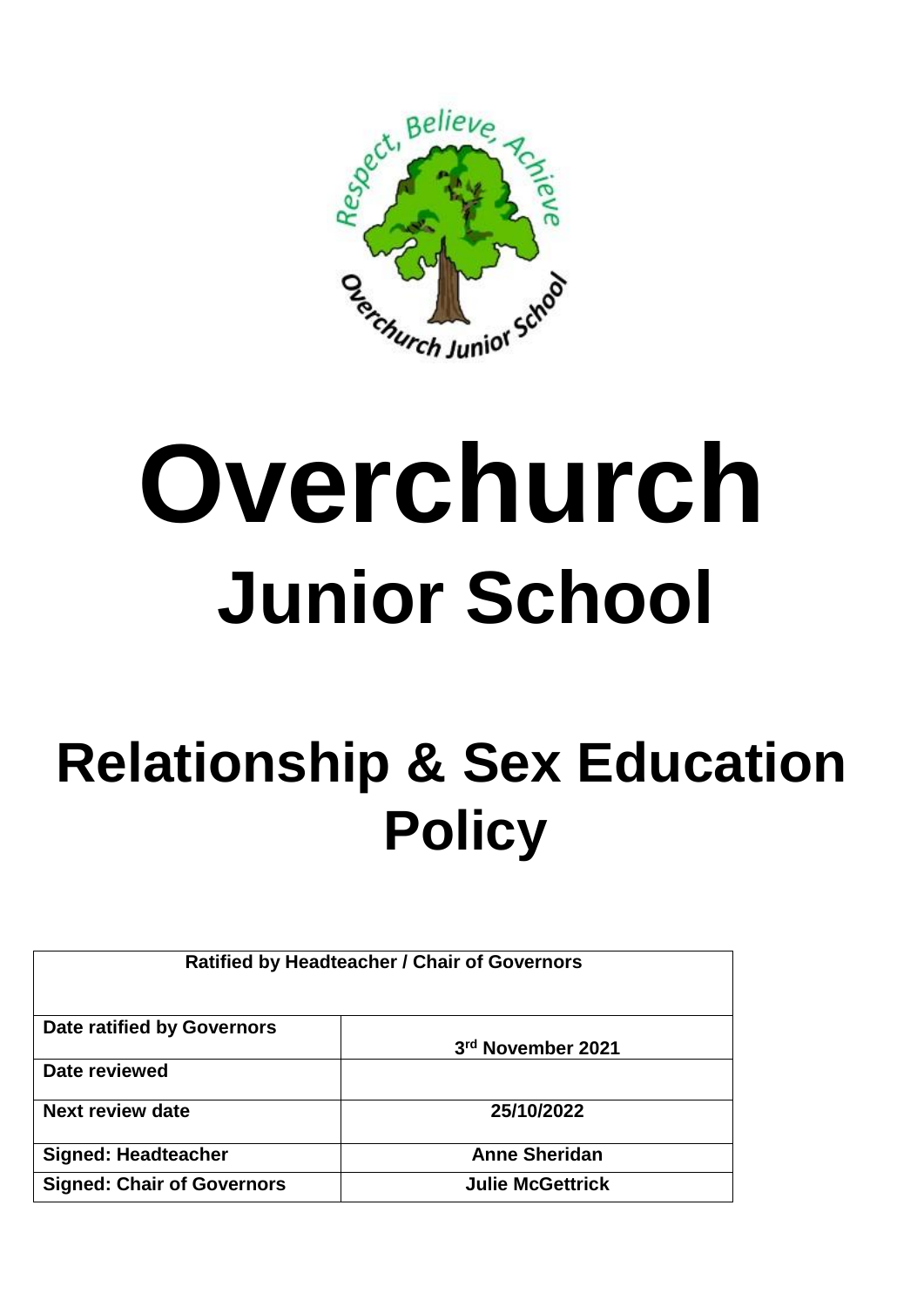## **Intent –**

At Overchurch Junior School we believe that Relationships Education / RSE education should always be taught as part of broader PSHE education so that pupils can develop the necessary skills, knowledge and personal attributes as part of a planned programme of regular lessons. However, in order for our children to be equipped with the knowledge they require to understand changes that occur through their lives and relationships additional RSE lessons are required. RSE content at Overchurch Junior school

- specifically promotes our school 'RESPECT' values: resilience, empathy, self-awareness, positive, excellence, communication and team work
- is available for parents and carers to view and discuss with the PSHE lead
- always considers the age and development of pupils. Materials are appropriate for the ages of the pupils, their religious backgrounds, their developmental stages and any additional needs, such as SEND
- supports and complements school policies on: Child protection/safeguarding, and PSHE
- links to knowledge gained and learning in PSHE and science and provides our children with the vocabulary they will need to be able to talk about themselves including their body and their emotions
- develops our children's appreciation and understanding of the range of families and relationships that make up our society
- addresses diversity issues and ensures equality for all through the range of resources and materials used and situations discussed
- reinforces and explores safeguarding/keeping children safe helping our children understand that they have a right to their personal space, be respected and what to do if they feel uncomfortable or unsafe
- explores issues such as Respect and Equality and helps our children understand their rights and those of others
- encourages children to develop the skills of listening, empathy, talking about feelings and relationships with families and friends
- is in line with the expectations set out in the Statutory Guidance for Relationships Education, Relationships and Sex Education (RSE) and Health Education for 2020

The intent of the RSE curriculum is outlined and detailed in the RSE Progression map

## **Implementation -**

At Overchurch Junior school we use the Christopher Winter Project Teaching RSE with Confidence in Primary Schools from year 3 through to year 6 to supplement our PSHE curriculum with specific RSE lessons and resources.

From Year 3 children will learn the names of the body parts, the differences between males and females and the ways in which they will develop and grow. Importantly, they will also learn to recognise unsafe and risky situations and to ask for help.

The curriculum continues to develop their knowledge and skills as they learn about the physical and emotional changes of puberty and about reproduction.